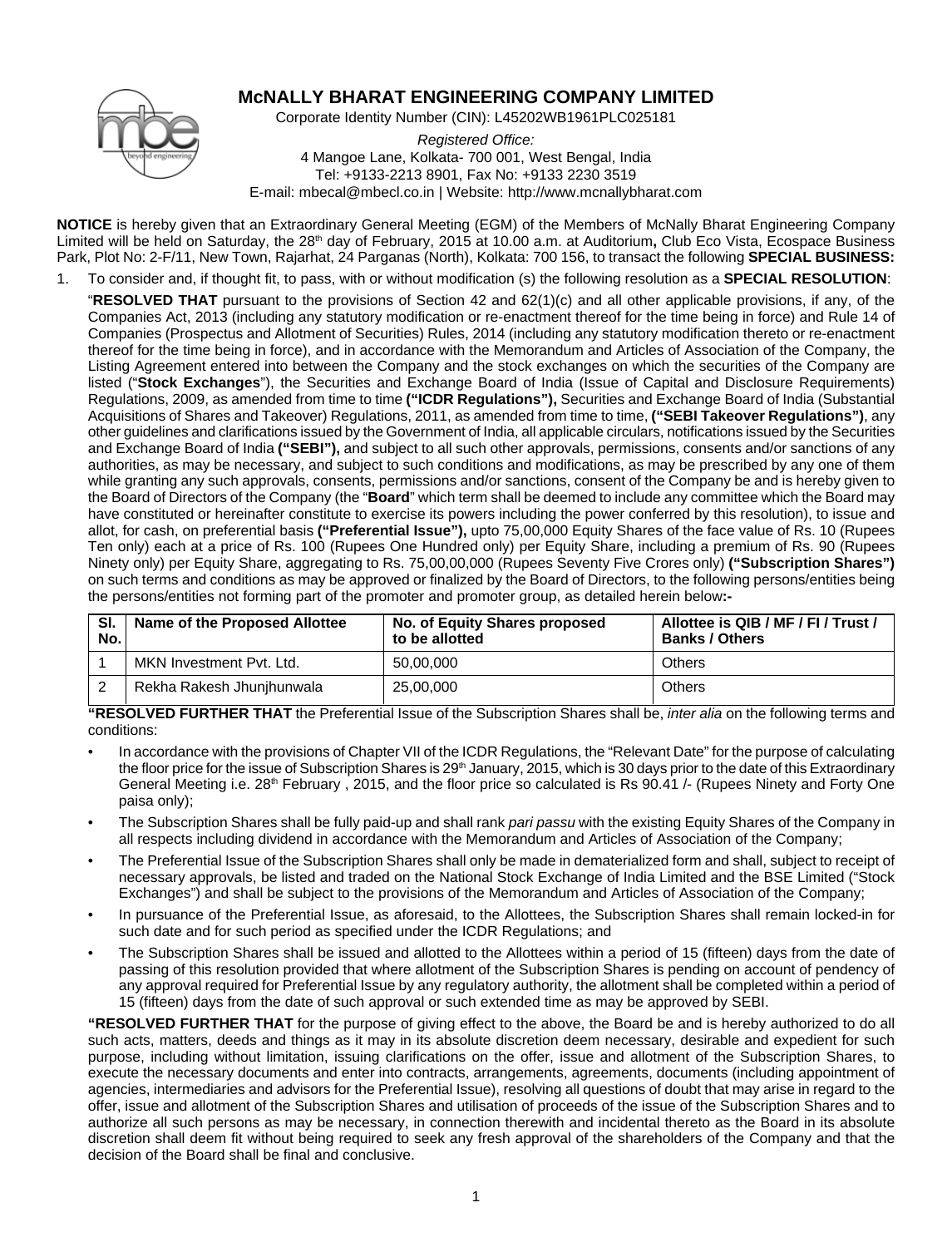**"RESOLVED FURTHER THAT** the Board be and is hereby authorized to delegate all or any of the powers herein conferred by the above resolutions to any Director(s) or to any Committee of the Board or any other Officer(s) of the Company to give effect to the aforesaid resolution.

**"RESOLVED FURTHER THAT** all actions taken by the Board in connection with any matter(s) referred to or contemplated in any of the foregoing resolutions be and are hereby approved, ratified and confirmed in all respects."

2. To consider and, if thought fit, to pass, with or without modification (s) the following resolution as a **SPECIAL RESOLUTION**:

"**RESOLVED THAT** pursuant to the provisions of Section 42 and 62(1)(c) and all other applicable provisions, if any, of the Companies Act, 2013 (including any statutory modification or re-enactment thereof for the time being in force), and Rule 14 of Companies (Prospectus and Allotment of Securities) Rules, 2014 (including any statutory modification thereto or re-enactment thereof for the time being in force) and in accordance with the Memorandum and Articles of Association of the Company, the Listing Agreement entered into between the Company and the stock exchanges on which the securities of the Company are listed ("**Stock Exchanges**"), the Securities and Exchange Board of India (Issue of Capital and Disclosure Requirements) Regulations, 2009, as amended from time to time **("ICDR Regulations"),** Securities and Exchange Board of India (Substantial Acquisitions of Shares and Takeover) Regulations, 2011, as amended from time to time, **("SEBI Takeover Regulations")**, any other guidelines and clarifications issued by the Government of India, all applicable circulars, notifications issued by the Securities and Exchange Board of India **("SEBI"),** and subject to all such other approvals, permissions, consents and/or sanctions of any authorities, as may be necessary, and subject to such conditions and modifications, as may be prescribed by any one of them while granting any such approvals, consents, permissions and/or sanctions, consent of the Company be and is hereby given to the Board of Directors of the Company (the "**Board**" which term shall be deemed to include any committee which the Board may have constituted or hereinafter constitute to exercise its powers including the power conferred by this resolution), to issue and allot, for cash, on preferential basis **("Preferential Issue"),** upto 20,00,000 Equity Shares of the face value of Rs. 10 (Rupees Ten only) each at a price of Rs. 100 (Rupees One Hundred only) per Equity Share, including a premium of Rs. 90/- (Rupees Ninety only) per Equity Share, aggregating to Rs. 20,00,00,000 (Rupees Twenty Crores only) **("Subscription Shares")** on such terms and conditions as may be approved or finalized by the Board of Directors, to M/s Williamson Magor and Company Limited forming part of the promoter and promoter group, as detailed herein below:-

| SI. | Name of the Proposed Allottee    | No. of Equity Shares proposed | Allottee is QIB / MF / FI / Trust / |
|-----|----------------------------------|-------------------------------|-------------------------------------|
| No. |                                  | to be allotted                | <b>Banks / Others</b>               |
|     | Williamson Magor and Company Ltd | 20,00,000                     | Others                              |

**"RESOLVED FURTHER THAT** the Preferential Issue of the Subscription Shares shall be, *inter alia* on the following terms and conditions:

- In accordance with the provisions of Chapter VII of the ICDR Regulations, the "Relevant Date" for the purpose of calculating the floor price for the issue of Subscription Shares is 29<sup>th</sup> January, 2015, which is 30 days prior to the date of this Extraordinary General Meeting i.e. 28<sup>th</sup> February, 2015, and the floor price so calculated is Rs. 90.41/- (Rupees Ninety and Forty One paisa only);
- The Subscription Shares shall be fully paid-up and shall rank *pari passu* with the existing Equity Shares of the Company in all respects including dividend in accordance with the Memorandum and Articles of Association of the Company;
- The Preferential Issue of the Subscription Shares shall only be made in dematerialized form and shall, subject to receipt of necessary approvals, be listed and traded on the National Stock Exchange of India Limited and the BSE Limited ("Stock Exchanges") and shall be subject to the provisions of the Memorandum and Articles of Association of the Company;
- In pursuance of the Preferential Issue, as aforesaid, to the Allottees, the Subscription Shares shall remain locked-in for such date and for such period as specified under the ICDR Regulations; and
- The Subscription Shares shall be issued and allotted to the Allottees within a period of 15 (fifteen) days from the date of passing of this resolution provided that where allotment of the Subscription Shares is pending on account of pendency of any approval required for Preferential Issue by any regulatory authority, the allotment shall be completed within a period of 15 (fifteen) days from the date of such approval or such extended time as may be approved by SEBI.

**"RESOLVED FURTHER THAT** for the purpose of giving effect to the above, the Board be and is hereby authorized to do all such acts, matters, deeds and things as it may in its absolute discretion deem necessary, desirable and expedient for such purpose, including without limitation, issuing clarifications on the offer, issue and allotment of the Subscription Shares, to execute the necessary documents and enter into contracts, arrangements, agreements, documents (including appointment of agencies, intermediaries and advisors for the Preferential Issue), resolving all questions of doubt that may arise in regard to the offer, issue and allotment of the Subscription Shares and utilisation of proceeds of the issue of the Subscription Shares and to authorize all such persons as may be necessary, in connection therewith and incidental thereto as the Board in its absolute discretion shall deem fit without being required to seek any fresh approval of the shareholders of the Company and that the decision of the Board shall be final and conclusive.

**"RESOLVED FURTHER THAT** the Board be and is hereby authorized to delegate all or any of the powers herein conferred by the above resolutions to any Director(s) or to any Committee of the Board or any other Officer(s) of the Company to give effect to the aforesaid resolution.

**"RESOLVED FURTHER THAT** all actions taken by the Board in connection with any matter(s) referred to or contemplated in any of the foregoing resolutions be and are hereby approved, ratified and confirmed in all respects."

- 3. To consider and, if thought fit, to pass, with or without modification (s) the following resolution as a **SPECIAL RESOLUTION**:
	- "**RESOLVED THAT** pursuant to the provisions of Section 42 and 62(1)(c) and all other applicable provisions, if any, of the Companies Act, 2013 (including any statutory modification or re-enactment thereof for the time being in force), and Rule 14 of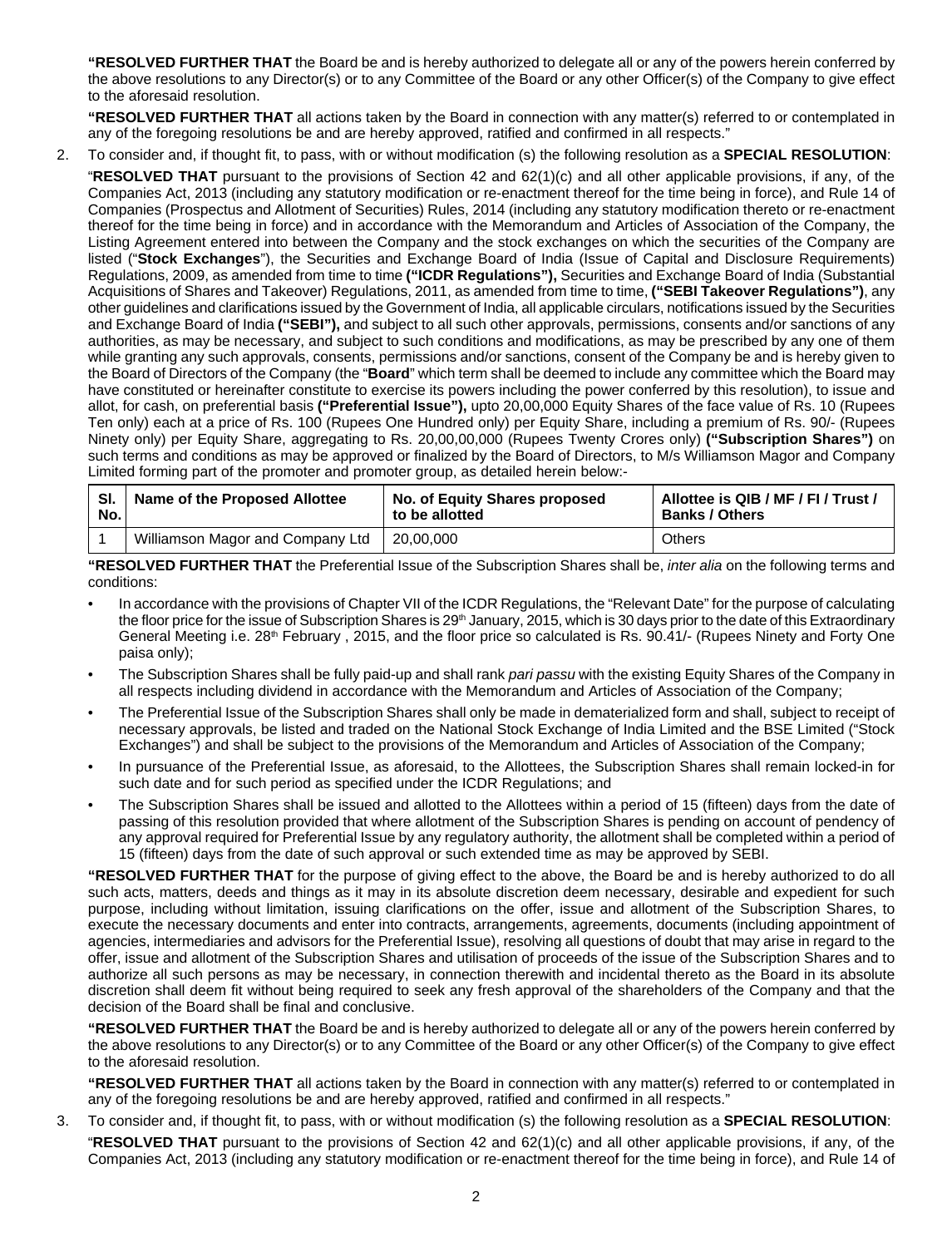Companies (Prospectus and Allotment of Securities) Rules, 2014 (including any statutory modification thereto or re-enactment thereof for the time being in force) and in accordance with the Memorandum and Articles of Association of the Company, the Listing Agreement entered into between the Company and the stock exchanges on which the securities of the Company are listed ("**Stock Exchanges**"), the Securities and Exchange Board of India (Issue of Capital and Disclosure Requirements) Regulations, 2009, as amended from time to time **("ICDR Regulations"),** Securities and Exchange Board of India (Substantial Acquisitions of Shares and Takeover) Regulations, 2011, as amended from time to time, **("SEBI Takeover Regulations")**, any other guidelines and clarifications issued by the Government of India, all applicable circulars, notifications issued by the Securities and Exchange Board of India **("SEBI"),** and subject to all such other approvals, permissions, consents and/or sanctions of any authorities, as may be necessary, and subject to such conditions and modifications, as may be prescribed by any one of them while granting any such approvals, consents, permissions and/or sanctions, consent of the Company be and is hereby given to the Board of Directors of the Company (the "**Board**" which term shall be deemed to include any committee which the Board may have constituted or hereinafter constitute to exercise its powers including the power conferred by this resolution), to issue and allot, for cash, on preferential basis **("Preferential Issue"),** upto 30,00,000 warrants (" Warrants/ Equity Warrants") , each warrant convertible into , or exchangeable for , one equity share of face value of Rs. 10 each at a price of Rs. 100 (Rupees One Hundred only) per Equity Share, including a premium of Rs. 90/- (Rupees Ninety only) per Equity Share, aggregating to Rs. 30,00,00,000 (Rupees Thirty Crores only) on such terms and conditions as may be approved or finalized by the Board of Directors, to M/s Williamson Magor and Company Limited forming part of the promoter and promoter group, as detailed herein below**:-**

| SI. | Name of the Proposed Allottee     | No. of Equity Shares proposed | Allottee is QIB / MF / FI / Trust / |  |
|-----|-----------------------------------|-------------------------------|-------------------------------------|--|
| No. |                                   | to be allotted                | <b>Banks / Others</b>               |  |
|     | Williamson Magor and Company Ltd. | 30.00.000                     | Others                              |  |

"**RESOLVED FURTHER THAT** without prejudice to the generality of the above, the issue of Equity Warrants shall be subject to following terms:

- In accordance with the provisions of Chapter VII of the ICDR Regulations, the "Relevant Date" for the purpose of calculating the floor price for the issue of Equity Shares pursuant to the exercise of the Warrants is 29<sup>th</sup> January, 2015, which is 30 days prior to the date of this Extraordinary General Meeting i.e. 28<sup>th</sup> February, 2015, and the floor price so calculated is Rs. 90.41/- (Rupees Ninety and Forty One Paisa only);
- That the said Warrants shall be issued and allotted by the Company to Williamson Magor and Company Limited within a period of 15 days from the date of passing of this resolution provided that where the allotment of the said Equity Warrants is pending on account of pendency of any approval for such allotment by any regulatory authority or the Central Government, the allotment shall be completed within a period of 15 days from the date of such approval."
- The equity shares to be so allotted on exercise of Equity Warrants shall be in dematerialised form and shall be subject to the provisions of the Memorandum of Association and Articles of Association of the Company, and shall rank pari passu in all respects including dividend, with the existing Equity Shares of the Company. The Equity Warrants may be exercised by the Equity Warrant holder(s) at any time before the expiry of 18 months from the date of allotment of the Equity Warrants.
- An Equity Warrant subscription price equivalent to atleast 25% of the issue price of the Equity Shares will be payable at the time of subscription to the Warrants, as prescribed by Regulation 77 of the ICDR Regulations, which will be kept by the Company to be adjusted and appropriated against the issue price of the Equity Shares. An Equity Warrant exercise price equivalent to the 75% of the issue price of the Equity Shares shall be payable by the Warrant holder(s) at the time of exercising the Warrant.
- The issue of the Warrants as well as Equity Shares arising from the exercise of the Warrants shall be governed by the regulations and guidelines issued by SEBI or any other statutory authority as the case may be or any modifications thereof.
- In the event the Warrant holder(s) does not exercise the Warrants within 18 months from the date of allotment of the Warrants, the Warrants shall lapse and the amount paid shall stand forfeited by the Company.
- The Warrants issued and allotted will be transferable within the Promoter Group subject to the approval of the Board and such other approvals as may be necessary.
- In the event of the Company making a bonus issue by way of capitalization of its reserves, or a rights offer by way of issue of new Equity Shares, prior to allotment of Equity Shares resulting from the exercise of the Equity Warrants, the issue price of the Equity Shares to be allotted against such Equity Warrants shall be subject to appropriate adjustment, subject to the SEBI ICDR Regulations and other applicable law.
- The warrants and the Equity Shares allotted pursuant to exercise of such warrants shall be subject to a lock-in for such period as specified under Chapter VII of ICDR Regulations relating to preferential issues.

"**RESOLVED FURTHER THAT** the Board be and is hereby authorised to issue and allot such number of Equity Shares of the Company as may be required to be issued and allotted upon exercise of the option in the Warrants held by the holder(s) of the Warrants.

**"RESOLVED FURTHER THAT** for the purpose of giving effect to the above, the Board be and is hereby authorized to do all such acts, matters, deeds and things as it may in its absolute discretion deem necessary, desirable and expedient for such purpose, including without limitation, issuing clarifications on the offer, issue and allotment of the warrants, to execute the necessary documents and enter into contracts, arrangements, agreements, documents (including appointment of agencies, intermediaries and advisors for the Preferential Issue), resolving all questions of doubt that may arise in regard to the offer, issue and allotment of the warrants & equity shares, on conversion and utilisation of proceeds of the issue of the warrants/ equity shares and to authorize all such persons as may be necessary, in connection therewith and incidental thereto as the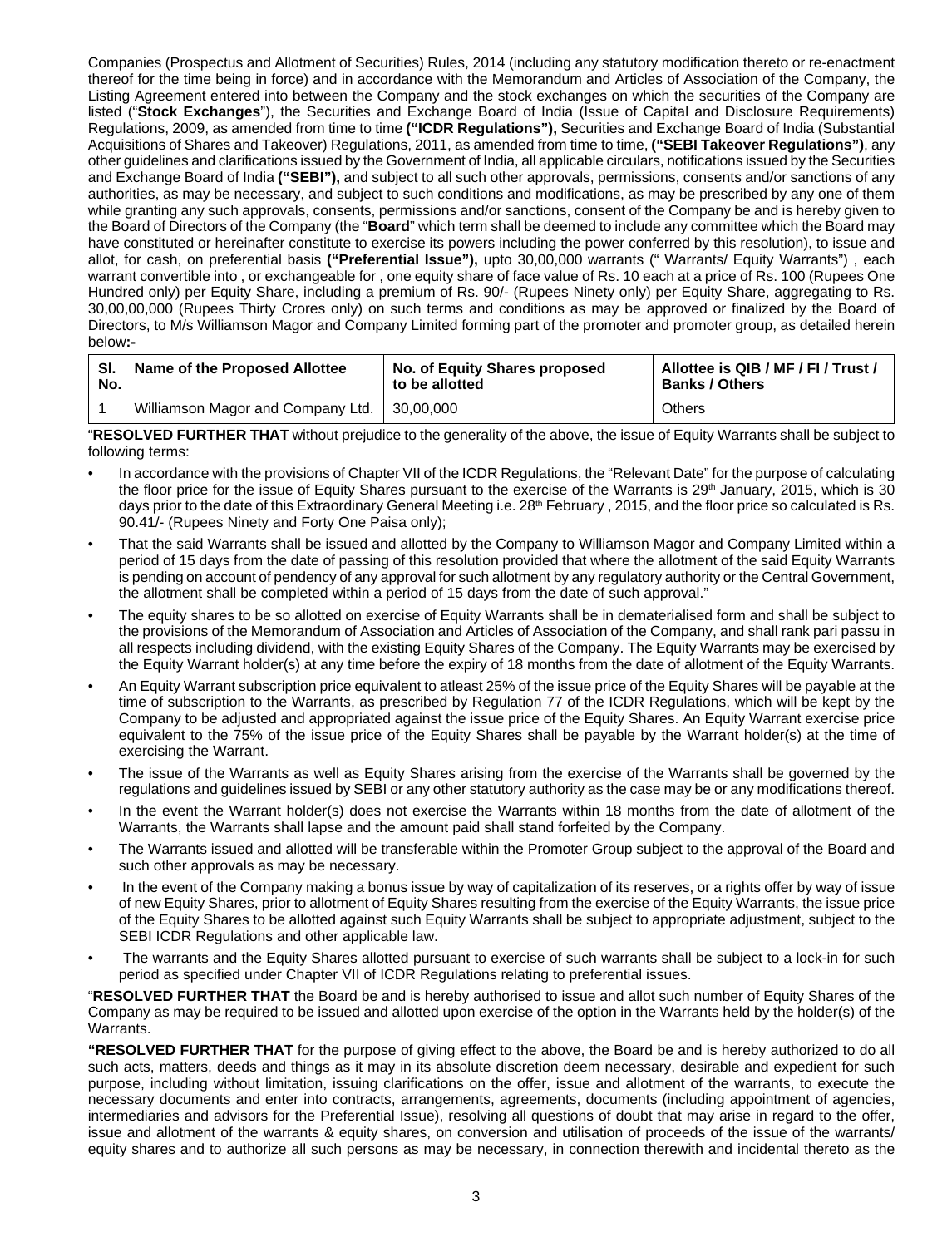Board in its absolute discretion shall deem fit without being required to seek any fresh approval of the shareholders of the Company and that the decision of the Board shall be final and conclusive.

**"RESOLVED FURTHER THAT** the Board be and is hereby authorized to delegate all or any of the powers herein conferred by the above resolutions to any Director(s) or to any Committee of the Board or any other Officer(s) of the Company to give effect to the aforesaid resolution.

**"RESOLVED FURTHER THAT** all actions taken by the Board in connection with any matter(s) referred to or contemplated in any of the foregoing resolutions be and are hereby approved, ratified and confirmed in all respects."

> By Order of the Board of Directors For **McNally Bharat Engineering Company Limited**

Kolkata, **Sukanta Chattopadhyay** Sr. VP - Commercial & Company Secretary

MCNALLY BHARAT ENGINEERING COMPANY LIMITED 4 Mangoe Lane, Kolkata- 700 001, West Bengal, India

#### **NOTES**

- 1. The Explanatory Statement pursuant to Section 102 of the Companies Act, 2013, in respect of the Special Business to be transacted at the meeting is annexed hereto.
- 2. **Member entitled to attend and vote is entitled to appoint a proxy to attend and vote instead of himself/herself and the proxy need not be a member of the Company.**
- 3. Pursuant to the provisions of Section 105 of the Companies Act 2013, a person can act as a proxy on behalf of members not exceeding fifty and holding in the aggregate not more than ten percent of the total share capital of the Company carrying voting rights. A member holding more than ten percent of the total share capital of the Company carrying voting rights may appoint a single person as proxy and such person shall not act as a proxy for any other person or shareholder. Proxies submitted on behalf of limited companies, societies, partnership firms, etc. must be supported by appropriate resolution/authority as applicable, issued on behalf of the appointing organization.
- 4. A proxy form duly completed and stamped, must reach the Registered Office of the Company not less than 48 hours before the time for holding the aforesaid meeting.
- 5. The Company is providing the facility of e-voting to the Members and the details are set out in the Annexure set herewith
- 6. Members/Proxies should bring the Attendance Slip sent herewith, duly filled in, for attending the meeting.
- 7. The voting rights for the shares are one vote per equity share registered in the name of the shareholders/ beneficial owners as of cut off date of January 30, 2015.
- 8. All documents referred to in the accompanying Notice and Explanatory Statement are open for inspection at the Registered Office of the Company between 11.00 A.M to 1.00 P.M on any working till the date of the meeting.
- 9. The Register of Directors and Key Managerial Personnel and their shareholding, maintained under Section 170 of the Companies Act, 2013, will be available for inspection by the Members at the EGM.
- 10. Members who are holding shares in physical form are requested to notify change in address, if any, to the Company's RTA only quoting their Folio Number. Members holding shares in dematerialized form, should intimate change of their address, if any, to their Depository Participant.
- 11. Under the provisions of Section 20 of the Companies Act, 2013 and the Rules made there under, Companies are permitted to send official documents to their shareholders electronically in compliance of Section 101 of the Companies Act, 2013 as part of its green initiatives in corporate governance. Thus the Company is sending documents like the Notice convening the Extraordinary General Meeting and other documents to the email addresses provided by the Members to the Company or the Registrar and Share Transfer Agents of the Company.

By Order of the Board of Directors

For **McNally Bharat Engineering Company Limited**

Kolkata, **Sukanta Chattopadhyay** Sr. VP - Commercial & Company Secretary

MCNALLY BHARAT ENGINEERING COMPANY LIMITED 4 Mangoe Lane, Kolkata- 700 001, West Bengal, India

# **STATEMENT PURSUANT TO SECTION 102 OF THE COMPANIES ACT, 2013 IN RESPECT OF THE SPECIAL BUSINESS TO BE TRANSACTED AT THE MEETING**

#### **ITEM NO. 1, 2 & 3**

In order to augment the long-term funding needs of the Company viz. to meet working capital requirements, reduce debt and support the expansion of business and for general corporate purposes the Board at its meeting held on  $2^{nd}$  February, 2015, subject to necessary approval(s), has approved the proposal for raising funds by way of issue of 95,00,000 equity shares of Rs. 10/- each at a price of Rs. 100 per equity shares ( including a premium of Rs. 90 per equity share) and 30,00,000 warrants at a price of Rs. 100 per warrant (each warrant convertible into one equity share of Rs. 10 each at a premium of Rs. 90 per share) to person/ entities forming part of the promoter and non-promoter group on Preferential Basis.

At present, your Company is having an Order Backlog of approximately Rs.6,500 Crores. Being one of the important player in the EPC line of activities and considering huge investment in the Infrastructure sector, where your company can play a vital role, the Board of Directors of your Company , considers it prudent to issue the shares & warrants at a premium of Rs.90/- per share/ warrants over its face value.

The equity infusion will also strengthen the Company's balance sheet and reduce interest costs for the Company.

In terms of applicable provisions of the Companies Act, 2013 (including any statutory modification(s) thereto or re-enactment(s) thereof for the time being in force), the shareholder's are required to accord their approval to the special resolution for raising resources through issue of equity shares/warrants on Preferential basis. Hence the consent of shareholders is being sought for the Special resolution as proposed in the accompanying Notice.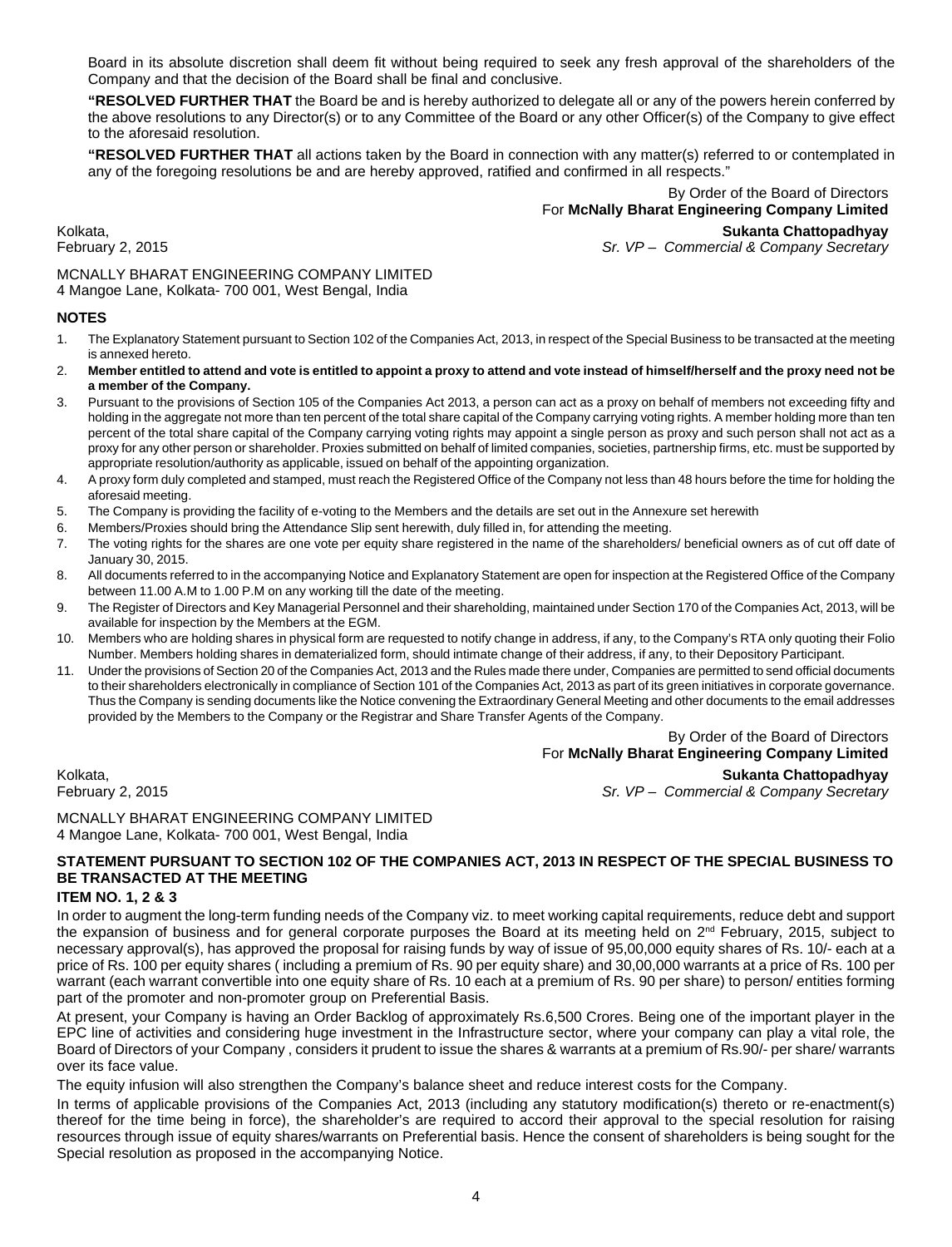The Information as required under Regulation 73 of the ICDR Regulations for Preferential Issue is as under:

# **a) Object of the issue:**

To augment the long-term funding needs of the Company viz. to meet working capital requirements, reduce debt and support the expansion of business and for general corporate purposes.

## **b) Intention of Promoters / Directors / Key Management Personnel to subscribe to the offer:**

Except Williamson Magor & Company Limited, , a Promoter Group Company, who will be subscribing to 20,00,000 Equity Shares and 30,00,000 Warrants in the preferential issue, none of the promoters, directors or key management personnel of the Company intends to apply /subscribe to any of the Equity Shares / Equity Warrants.

#### c) **Shareholding Pattern before and after the Preferential Issue:** Shareholding Pattern before and after the Preferential Issue of Subscription Shares/warrants is as below:

| Cate<br>gory-<br>Code | Category<br>of Shareholder                            |                          | Pre-issue equity<br>shareholding<br>(as on 2 <sup>nd</sup> February, 2015) | Post-Issue<br>(after allotment of<br>Equity Share i.e.<br>Subscription Shares) |       | Post Issue<br>(after conversion of warrants) |                          |
|-----------------------|-------------------------------------------------------|--------------------------|----------------------------------------------------------------------------|--------------------------------------------------------------------------------|-------|----------------------------------------------|--------------------------|
|                       |                                                       | Number of<br>Shares Held | Percentage<br>of Holding                                                   | Number of<br>Percentage<br>Shares Held<br>of Holding                           |       | Number of<br><b>Shares Held</b>              | Percentage<br>of Holding |
| (A)                   | Shareholding of Promoter and<br><b>Promoter Group</b> |                          |                                                                            |                                                                                |       |                                              |                          |
| (1)                   | Indian Promoters (A)                                  | 10045764                 | 32.31                                                                      | 12045764                                                                       | 29.67 | 15045764                                     | 34.51                    |
| (B)                   | <b>Public Shareholding</b>                            |                          |                                                                            |                                                                                |       |                                              |                          |
| (1)                   | Institutions                                          | 528309                   | 1.70                                                                       | 528309                                                                         | 1.30  | 528309                                       | 1.21                     |
| (a)                   | Mutual Funds / UTI/ Banks/ FIs                        | 2975309                  | 9.57                                                                       | 2975309                                                                        | 7.33  | 2975309                                      | 6.83                     |
| (b)                   | Foreign Institutional Investors                       | 127236                   | 0.41                                                                       | 127236                                                                         | 0.31  | 127236                                       | 0.29                     |
|                       | Sub-Total (B1)                                        | 3630854                  | 11.68                                                                      | 3630854                                                                        | 8.94  | 3630854                                      | 8.33                     |
| (2)                   | Non-institutions                                      |                          |                                                                            |                                                                                |       |                                              |                          |
| (a)                   | <b>Bodies Corporate</b>                               | 6808749                  | 21.90                                                                      | 11808749                                                                       | 29.09 | 11808749                                     | 27.09                    |
| (b)                   | Individuals                                           | 9708054                  | 31.22                                                                      | 12208054                                                                       | 30.07 | 12208054                                     | 28.00                    |
| (c)                   | Foreign Corporate Bodies/ NRIs                        |                          |                                                                            |                                                                                |       |                                              |                          |
| (d)                   | <b>Others</b>                                         | 900397                   | 2.90                                                                       | 900397                                                                         | 2.23  | 900397                                       | 2.07                     |
|                       | Sub-Total (B2)                                        | 17417200                 | 56.01                                                                      | 24917200                                                                       | 61.39 | 24917200                                     | 57.16                    |
|                       | GRAND TOTAL (A)+(B)(1)+(B)(2)                         | 31093818                 | 100                                                                        | 40593818                                                                       | 100   | 43593818                                     | 100                      |

# **d) Consequential Changes in the Voting Rights:**

Voting rights will change in tandem with the shareholding pattern.

# **e) Proposed time within which the Preferential Issue shall be completed :**

The Board proposes to allot Subscription Shares and Warrants within a period of 15 days from the date of passing of the resolution by the shareholders in the EGM, provided that where the allotment is pending on account of pendency of any approval or permission for such allotment by any regulatory authority/body, the period of 15 days shall be counted from the date of such approval or permission.

#### **f) The identity of the natural persons who are the ultimate beneficial owners of the equity shares/warrants proposed to be allotted and/ or who ultimately control the proposed allottees and the percentage of Post Preferential Issue Capital that may be held by them:**

| Sr.<br>No. | Name of the Proposed<br><b>Allottees</b> | Identity of the<br>ultimate Beneficial<br><b>Owners</b>               | No. & % of Equity<br>Shares held prior<br>to the Preferential<br><b>Allotment</b> | No. & % of Equity<br>Shares to be<br>issued<br>and allotted | No. & % of<br>warrants to be<br>issued and<br>allotted | No. & % of Post<br><b>Issue Equity</b><br>and Voting<br><b>Share Capital*</b> |
|------------|------------------------------------------|-----------------------------------------------------------------------|-----------------------------------------------------------------------------------|-------------------------------------------------------------|--------------------------------------------------------|-------------------------------------------------------------------------------|
| 1.         | Williamson Magor & Company<br>Limited    | Williamson Magor<br>& Company Limited                                 | 3.179.748<br>Shares,<br>(10.23%)                                                  | 20.00.000<br>Shares<br>$(4.92\%)$                           | 30.00.000<br>Warrants<br>(6.88%)                       | 81.79.748<br>(18.76%)                                                         |
| 2.         | MKN Investment Pvt. Ltd.                 | Mr. Manoj Toshniwal;<br>Mr. Ramesh Chandra<br>Bardia; Mr. Vinod Dugar |                                                                                   | 50.00.000<br>Shares<br>(12.32%)                             | 0                                                      | 50,00,000<br>(11.47%)                                                         |
| 3.         | Rekha Rakesh Jhunjhunwala                | Not Applicable                                                        | 9,98,349<br>shares<br>$(3.21\%)$                                                  | 25.00.000<br>Shares<br>(6.16%)                              | 0                                                      | 34,98,349<br>$(8.02\%)$                                                       |

\*Assuming full conversion of warrants also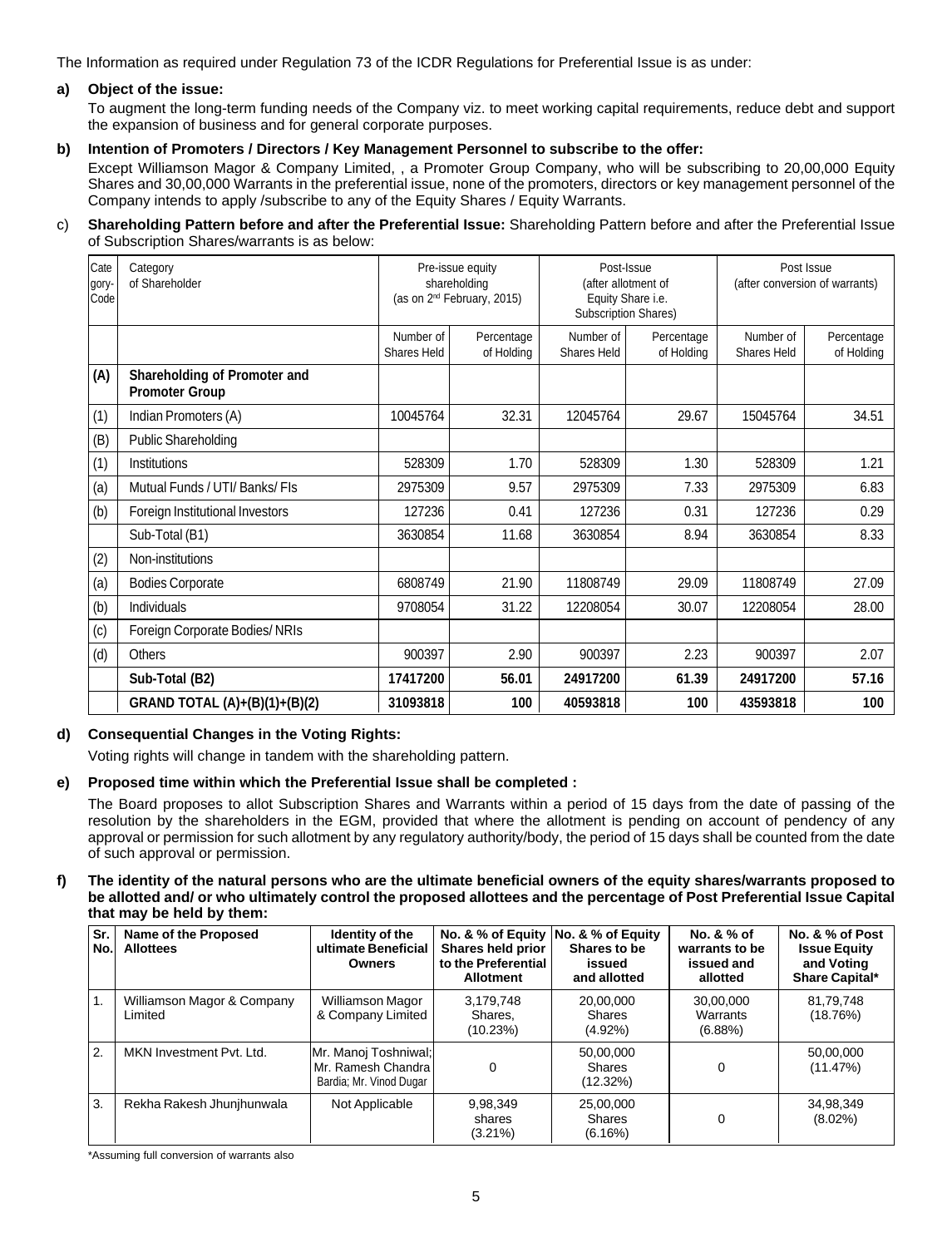#### **g) Lock In Requirement:**

The aforesaid allotment of Subscription Shares and allotment of equity shares arising on conversion of warrants shall be locked in as per the provisions of Chapter VII of the ICDR Regulations. Further, the entire Pre-Preferential allotment shareholding of all the proposed allottees, if any, shall also be under lock–in from the relevant date up to a period of six months from the date of receipt of the trading approval from Stock Exchanges where the equity shares of the Company are listed.

## **h) Auditors' Certificate:**

The certificate from the Statutory Auditors of the Company, M/S Lovelock & Lewes, Chartered Accountants (FRN 301056E), confirming that the preferential issue of the Subscription Shares and warrants is being made in accordance with the requirements contained in ICDR Regulations, will be placed before the Extraordinary General Meeting of the Shareholders.

#### **i) Change in Control or composition of the Board:-**

As a result of the proposed preferential issue of Equity Shares and Warrants, and upon conversion of the Equity Warrants, there will be no change in the control of the Company.

## **j) Relevant Date:**

The Relevant Date for the Preferential Issue as per ICDR Regulations for the determination of applicable price for the issue of the Subscription Shares and warrants shall be 29<sup>th</sup> January, 2015, which is the date 30 days prior to the date of this Extraordinary General Meeting.

#### **k) Issue Price:**

Since the shares of the Company fall under the definition of frequently traded shares as defined in the ICDR Regulations, the minimum price as per the ICDR Regulations pricing formula for preferential issue is Rs.90.41/- being higher of (a) the average of the high and low of the volume weighted average prices at the NSE Limited for 26 weeks prior to the relevant date viz. Rs. 90.41/-, and (b) the average of the high and low of the volume weighted average price at the NSE Limited for 2 weeks prior to the relevant date viz. INR. 89.68/-. The price at which the Subscription Shares are proposed to be allotted is higher than this minimum price

## **l) Requirements as to re-computation of the price:**

The Issuer Company undertakes that they shall re-compute the price of the specified securities issued in terms of the provisions of ICDR Regulations, where it is required to do so.

The Issuer Company undertakes that if the amount payable on account of the re-computation of price is not paid within the time stipulated in terms of the provision of ICDR Regulations, the specified securities shall continue to be locked–in till the time such amount is paid by the allottees.

#### **m) Under subscription, if any**

Any of the subscription shares and warrants issued as above, that may remain un-subscribed for any reason whatsoever, may be offered and allotted by the Board in its absolute discretion to any person/entity, in the same category on the same terms and conditions.

The members are, therefore, requested to accord their approval authorizing the Board to go for the proposed Preferential Issue as set out in the resolutions.

Documents mentioned in the Resolution is available at the Registered Office of the Company and open for inspection by the Members from the date hereof upto 27<sup>th</sup> February 2015 (a day before the Meeting) and also will be available to the Members at the Meeting.

None of the Directors, any other key managerial person(s) of the Company and their relatives are deemed to be concerned or interested in the said resolution except to the extent of their shareholding, if any, and other disclosures made hereinabove in the Company.

The Board recommends the resolution for approval of the members of the Company as a Special Resolution.

By Order of the Board of Directors For McNally Bharat Engineering Company Limited

Date: February 2, 2015 **Sukanta Chattopadhyay** Place: Kolkata *Sr. V.P – Commercial & Company Secretary*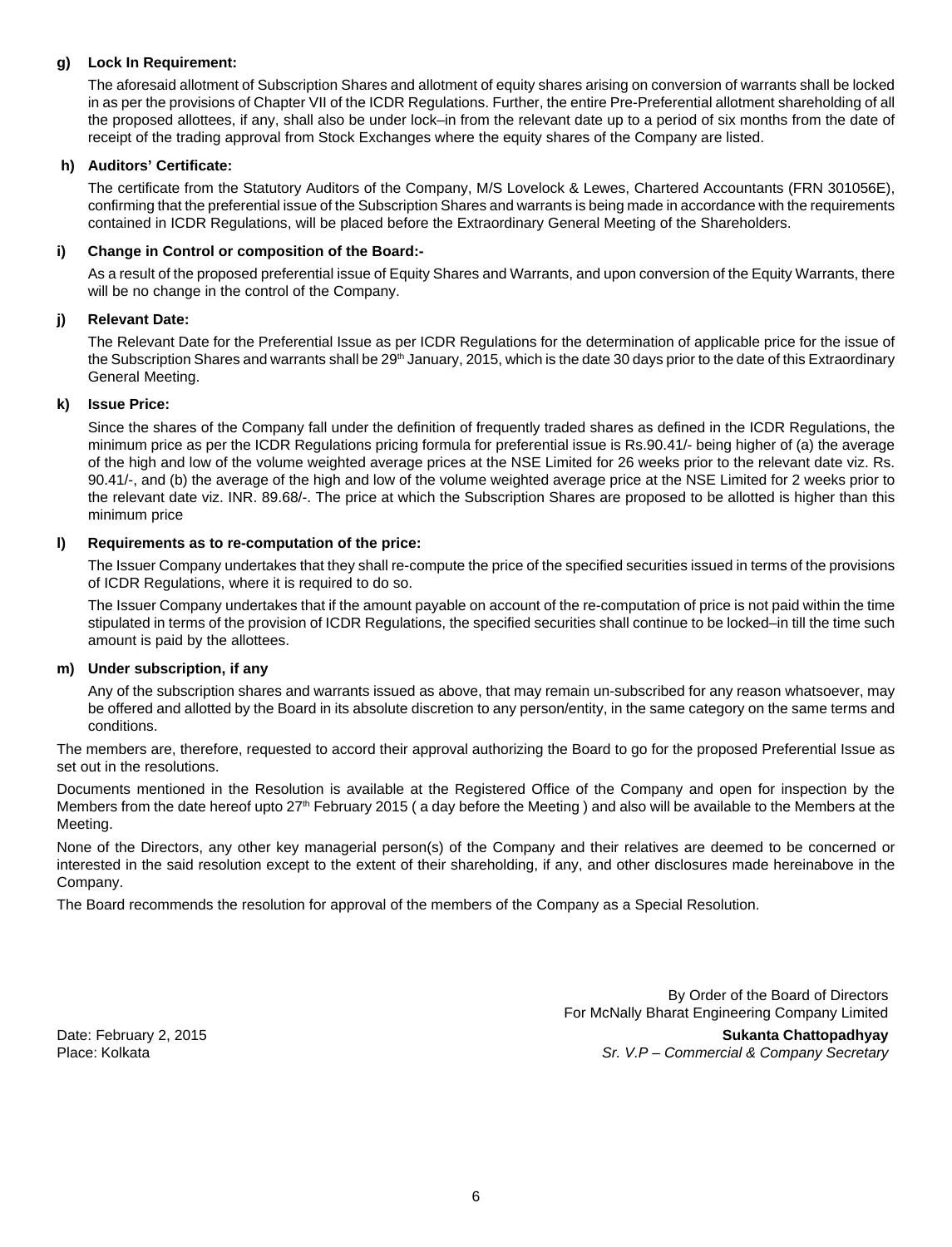|                                                                          |                                                                                             | <b>MCNALLY BHARAT ENGINEERING COMPANY LIMITED</b><br>Corporate Identity Number (CIN): L45202WB1961PLC025181<br>Registered Office: Four Mangoe Lane, Kolkata - 700001, West Bengal, India<br>T: +9133-2213 8901-05   F: +9133-2230 3519<br>E: mbecal@mbecl.co.in   W: http://www.mcnallybharat.com<br><b>ATTENDANCE SLIP</b> |  |  |  |  |
|--------------------------------------------------------------------------|---------------------------------------------------------------------------------------------|-----------------------------------------------------------------------------------------------------------------------------------------------------------------------------------------------------------------------------------------------------------------------------------------------------------------------------|--|--|--|--|
|                                                                          |                                                                                             | <b>Extraordinary General Meeting</b>                                                                                                                                                                                                                                                                                        |  |  |  |  |
|                                                                          | their specimen signature registered with the Company.                                       | Members or their proxies are requested to present this attendance slip for entry, duly completed and signed in accordance with                                                                                                                                                                                              |  |  |  |  |
| DP ID                                                                    |                                                                                             | Client ID                                                                                                                                                                                                                                                                                                                   |  |  |  |  |
| Regd. Folio No.*                                                         |                                                                                             | No. of Shares                                                                                                                                                                                                                                                                                                               |  |  |  |  |
|                                                                          |                                                                                             |                                                                                                                                                                                                                                                                                                                             |  |  |  |  |
|                                                                          |                                                                                             |                                                                                                                                                                                                                                                                                                                             |  |  |  |  |
|                                                                          |                                                                                             |                                                                                                                                                                                                                                                                                                                             |  |  |  |  |
| Parganas (North), Kolkata: 700 156.<br>Please $(\checkmark)$ in the box. | Member Proxy                                                                                | I/We hereby record my/our presence at the Extraordinary General Meeting of the Company to be held on Saturday, February<br>28, 2015, at 10:00 a.m at Auditorium, Club Eco Vista, Ecospace Business Park, Plot No: 2-F/11, New Town, Rajarhat, 24                                                                            |  |  |  |  |
|                                                                          |                                                                                             | Member's Signature                                                                                                                                                                                                                                                                                                          |  |  |  |  |
|                                                                          | *Applicable for investor holding shares in physical form                                    | Proxy's Signature                                                                                                                                                                                                                                                                                                           |  |  |  |  |
|                                                                          |                                                                                             |                                                                                                                                                                                                                                                                                                                             |  |  |  |  |
|                                                                          |                                                                                             | Form No. MGT-11                                                                                                                                                                                                                                                                                                             |  |  |  |  |
|                                                                          |                                                                                             | <b>PROXY FORM</b>                                                                                                                                                                                                                                                                                                           |  |  |  |  |
|                                                                          |                                                                                             |                                                                                                                                                                                                                                                                                                                             |  |  |  |  |
| Rules, 2014]<br><b>CIN</b>                                               | : L45202WB1961PLC025181<br>Name of the company : McNally Bharat Engineering Company Limited | [Pursuant to section 105(6) of the Companies Act, 2013 and rule 19(3) of the Companies (Management and Administration)                                                                                                                                                                                                      |  |  |  |  |
| Registered office                                                        | : 4 Mangoe Lane, Kolkata - 700001, West Bengal, India                                       |                                                                                                                                                                                                                                                                                                                             |  |  |  |  |
|                                                                          |                                                                                             |                                                                                                                                                                                                                                                                                                                             |  |  |  |  |
| Registered address                                                       |                                                                                             |                                                                                                                                                                                                                                                                                                                             |  |  |  |  |
| E-mail Id                                                                |                                                                                             |                                                                                                                                                                                                                                                                                                                             |  |  |  |  |
| Folio No/ Client Id                                                      |                                                                                             |                                                                                                                                                                                                                                                                                                                             |  |  |  |  |
| DP ID                                                                    |                                                                                             |                                                                                                                                                                                                                                                                                                                             |  |  |  |  |
|                                                                          |                                                                                             | I/We, being the member (s) of  shares of the above named company, hereby appoint                                                                                                                                                                                                                                            |  |  |  |  |
| Name<br>1                                                                |                                                                                             |                                                                                                                                                                                                                                                                                                                             |  |  |  |  |
| Address                                                                  |                                                                                             |                                                                                                                                                                                                                                                                                                                             |  |  |  |  |
| E-Mail ID                                                                |                                                                                             |                                                                                                                                                                                                                                                                                                                             |  |  |  |  |
| Signature                                                                |                                                                                             |                                                                                                                                                                                                                                                                                                                             |  |  |  |  |
|                                                                          | or failing him                                                                              |                                                                                                                                                                                                                                                                                                                             |  |  |  |  |
| Name<br>2                                                                |                                                                                             |                                                                                                                                                                                                                                                                                                                             |  |  |  |  |
| Address                                                                  |                                                                                             |                                                                                                                                                                                                                                                                                                                             |  |  |  |  |
| E-Mail ID                                                                |                                                                                             |                                                                                                                                                                                                                                                                                                                             |  |  |  |  |
| Signature                                                                | or failing him                                                                              |                                                                                                                                                                                                                                                                                                                             |  |  |  |  |